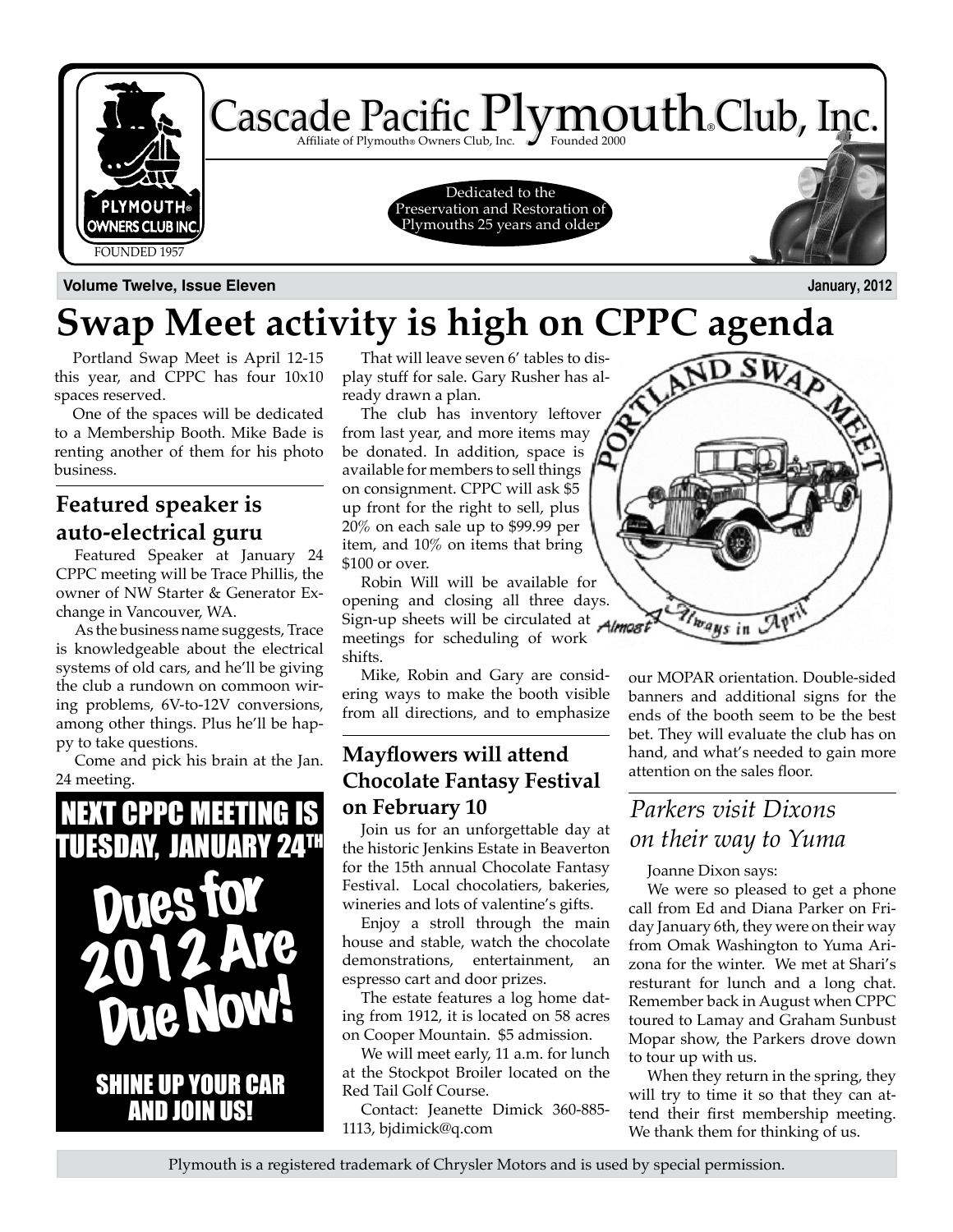### **CPPC Officers 2012**

President, Bob Westphal *360-334-6037, Vancouver, WA* Vice-President, Jerry Dixon *360-607-7628, Vancouver, WA* Secretaries, Donna Bade *503-206-4652, Happy Valley, OR*

& Joanne Dixon *503-608-6171, Vancouver, WA* Treasurer, Dolores Call *503-723-5118, Milwaukie, OR*

### **Standing Committees**

**Activities** Gary Rusher 503-638-5521 Don Hufschmid 503-577-7899

**Membership** Gary Rusher 503-638-5521 Robin Will 503-285-3437

**Member Care** Lorraine Griffey 503-666-2222 lorrainegriffey@yahoo.com

**Refreshments Coordinators** Dennis & Jeannie Mowery 503-663-1204

**Technical Advisors** Dave Williams 503-266-4287

**Mayflower Tours** Jeannette Dimick, 360-885-1113

#### **Newsletter**

Robin Will 503-285-3437, robin@robinwill.com *Please submit newsletter contributions by the 2nd Wednesday of each month*.

### Membership & Dues:

Cascade Pacific Plymouth Club, Inc. dues are \$20.00 per calendar year Membership runs February 1 through December 31. Concurrent membership to the National Plymouth Owners Club is required. http://www.plymouthbulletin.com/members.htm

Mailing Address: P.O. Box 2988, Clackamas, OR 97015

### **Advertising Rates:**

Advertising is free to current Cascade Pacific Plymouth Club members. 1 column by 1 inch (black and white only)

### **Vendor Rates:**

\$25.00 for 11 issues, 3.5" x 2" Photos accompanying classified ads are \$10.00 per newsletter. Advertisements should be Plymouth-related services.



# **Meeting highlights from November**

Cascade Pacific Plymouth® Club met on November 22, at the Clackamas Community Club. The meeting began at 6:30 p.m. with the annual potluck holiday dinner. 57 people were in attendance. Mike Bade presided. Donna Bade recorded the minutes.

Minutes of the October meeting were approved as published in the newsletter.

Mike Bade thanked Retha Harden for organizing the annual potluck dinner. Also present helping were Barbara and Dennis Rice, Lorraine Griffey, Jeanette and Bob Dimick, Jeanne and Dennis Mowery, Philis VanCoelen, Mike and Donna Bade, Mary Eccleston, and Don Ryan. Mike also thanked Donna for bringing in the centerpieces for the tables.

**Treasurer's Report:** Dolores Call reported that we have \$9294.96.

**Membership Dues:** The 2012 dues of \$20 are payable to Dolores Call at the membership meeting or by mail to CPPC PO Box 2988, Clackamas.

**Member Care:** Lorraine Griffey reported that Bob Westphal is doing well after ankle surgery. His wife Yvonne recently had a knee replacement. Lorraine suggested that members send food from the potluck to the Westphals in a care package, and Mike and Donna Bade volunteered to deliver the cooler of food.

Peni Powell passed away this past week. Lorraine talked with Lee Powell, and said there was going to be "A Celebration of Life" service for Peni on December 3 at the Sandy Historical Museum. Members are invited back to his home for conversation and snacks. Lorraine circulated a sign-up sheet for bringing food to the home after the service.

**Officer Nominations for 2012:** Gary Rusher introduced the slate of officers for the 2012 year. They are: President: Bob Westphal; Vice President: Jerry Dixon; Secretaries: Joanne Dixon, Board Meetings and Donna Bade; Membership Meetings, Treasurer: Dolores Call, Member at Large: Marlo Edman; Chairman of the Board, Mike Bade. The slate of officers was elected unanimously.

**Mayflowers:** Mayflowers will meet at 11:00AM, Dec. 9 at the Pittock Mansion to see "Christmas Around the World," with lunch afterwards at Sal's Restaurant. Patty Brost is coordinating the event. Mayflowers will meet in early January to plan their 2012 calendar.

**2012 Activity Events Meeting:** An event was planned for Dec. 1, then postponed until Dec. 16 due to a death in the Bade family, to decide on CPPC 2012 activities. Old and new officers met at 4:00PM to hand off responsibilities, and then created a 2012 club events calendar (page 7, this issue).

**Upcoming Events:** Spring Swap Meet 2012, story page 1.

**2011 Thank Yous:** Mike Bade recognized the following members for all that they did in 2011 to help make the year a huge success.

Philis VanCoelen: Birthday and Get Well Cards, and gifts for door prizes each month

Jeanne and Dennis Mowery: Organizes the refreshments each month

Lorraine Griffey: Member Care

Don Hufschmid: Car Quizes

Mindy and Dave Benfield: 50/50 raffle

Retha Harden: Thank you for her service in the club for the past years. She will be moving soon.

Dolores Call: 11 years of service as Treasurer

Robin Will: Website and Newsletter Editor

Gary Rusher: Recognized for his service as Board Chair

Donna Bade: Recognized for her service as Secretary

**Gary Rusher's Thank You:** Gary *(continued, next page)*

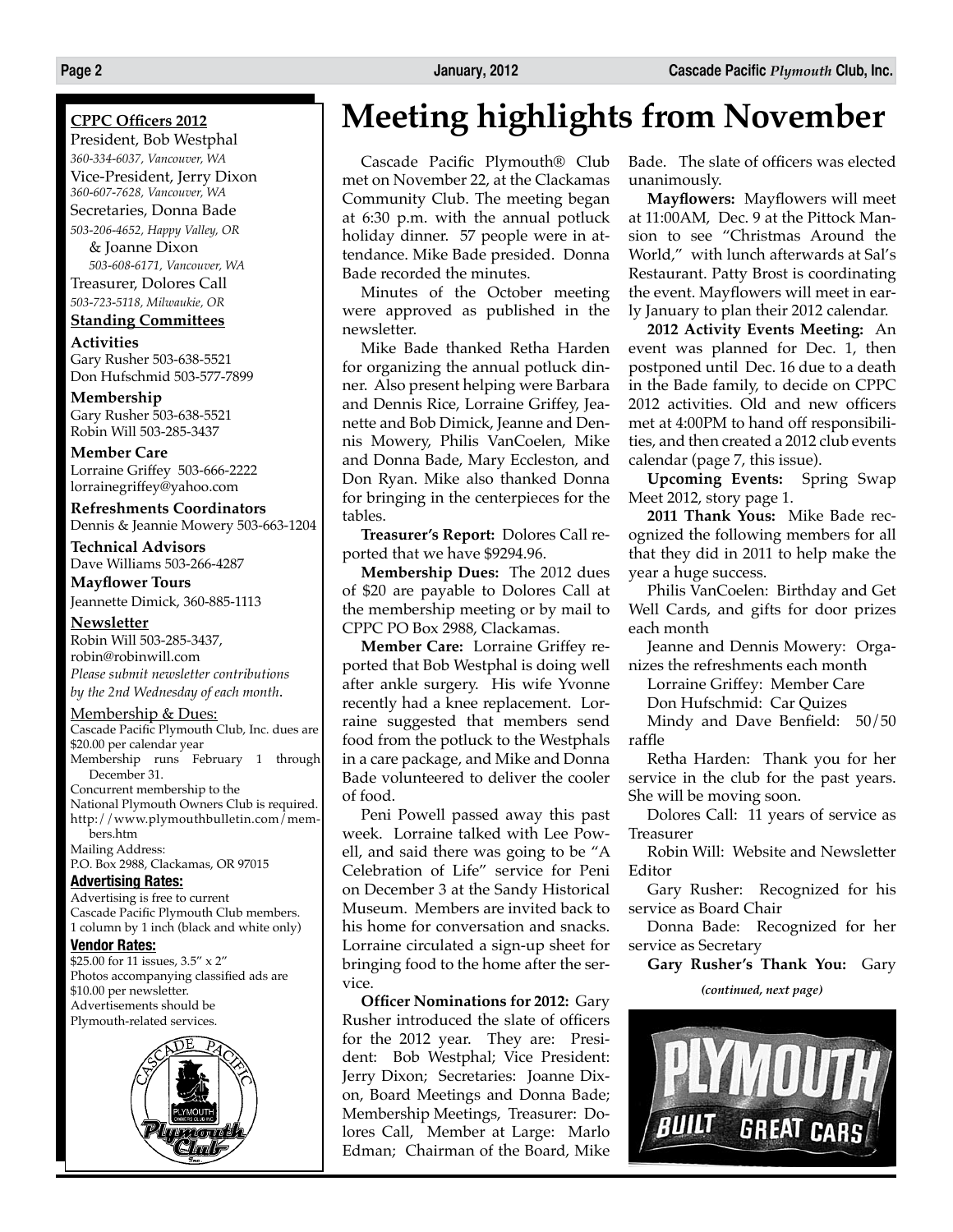# The Steering Column, A Message from the President

Happy New Year from your new club officers. We ask your indulgence and patience because leadership in the club is new to most of us. However, we



will do our best to keep up the standard set by the outgoing leadership. I have only been a member of CPPC for less than two years and don't know a large ma-

jority of the club members. Hopefully this will change as the year progresses.

There a number of changes that are being made to the Tech Committee and hopefully the Committee will be able to help those of us, that have unfinished projects, get our cars out of the garage and on the road to some of the great events that the membership have chosen to put on our schedule.

Speaking of schedules, the 2012 CPPC calendar showing the events should be ready to purchase at the January meeting. Planning for the Lions Club Cruise In at Independence, Oregon this August is going well. We will need quite a bit of member precipitation in getting the word out by members as they attend shows throughout the North West this coming season.

One of the club events I am excitedly anticipating is the train trip to America's Auto Museum (formerly Lemay's)

### *Meeting highlights, cont'd*

recognized Mike Bade for his two years of dedication to the CPPC. Starting with the 2010 meet and doing a fantastic job by showing up the rest of the POC regions. Mike will be missed, but will not go far since he will be the Board Chair in 2012.

Car Quiz: Don Hufschmid asked three questions and the membership was stumped on all accounts.

Door Prize Winners: Retha Harden, Cari Catlow, Tom Fox, Steve Mahoney, Dolores Call, Dennis Fisher, Philip Hall, and Pat Brost.

50/50: Philis VanCoelen sold tickets for the 50/50. Don Hufschmidt won \$42.50 share of the 50/50 collection.

in Tacoma, Wash this coming October.

The Board has been disappointed that last year's club member participation at club functions was rather low. Several scheduled club events I attended brought out only two or three club cars. One event near the last of the season had to be canceled because of lack of interest. There are some really fun events coming up this year that will need tour hosts. We encourage members to get more involved in these events and volunteer be a tour host. The old saying 'the more the merrier' is true. Those of us who attended events last year were well rewarded for their efforts. There are number of swap

### **Caroll Markovich 1947-2011**

*By Cari Catlow*

CPPC member Caroll Markovich died of cancer on December 5, 2011. The member care committee did not know that Caroll had been ill until her obituary appeared in the newspapers.

A celebration of her life was held Saturday, Dec. 10, at Sandy Funeral Home. A private cremation was held.

Caroll was born Nov. 16, 1947, in Havelock, N.C., to Lewis and Rose (Glanz) Kasch.

On May 18, 1968, she married Dennis Markovich in Portland.

Survivors include her husband; sons, Mark and Tom Markovich, both of Bend; and brother, Greg Kasch from the Oregon Coast.

The family would like to express their thanks and great appreciation to Kaiser Hospice.

Dennis and Caroll have been members for several years. One memorable meeting, however, was when Caroll, an avid and talented quilter, brought her latest creation: a cabin-theme quilt in evergreen, off-white and brown patterns with designs of trees, bears and other animals that she had just finished for one of her sons. "It was a work of art.

Our thoughts go to Dennis and their family.

meets coming up soon. Just mention a few: Jan. 29th Clark County Event Ctr.; Feb. 18/19 Puyallup, WA.; and CPPC will have our booth at the Portland Swap Meet in April.

This year's are due and payable now. If you have sent them in, good on you! If not please get them in as soon as possible so we can update the club roster.

The POC has informed us that they have dropped the sliding twenty five year requirement for judging of cars and now include all Plymouths. The Board is looking into this change for our club also.

Happy touring! Bob Westphal

### **Peni Powell November 17, 2011**

#### *By Cari Catlow*

CPPC member Peni Powell lost her battle against cancer on November 17, 2011. A crowd of 100 friends and family shared their memories and sense of loss with her husband, Lee, at the service and reception on December 3.

Fourteen CPPC members attended the service. We were grateful to learn more about our friend Peni. Many of us had seen evidence of her talent in decorating with texture and murals. We did not know that she published books about decorative painting.

Teaching painting was another of Peni was a long-time interests. The classes that she taught in her studio on Tuesdays made it impossible to attend most CPPC meetings but she and Lee frequently brought their 1940 P-10 De-Luxe to our events. The photo of their car at the 2010 POC Meet hosted in Portland hangs in their den in a frame painted by Peni.

Peni's "can-do" attitude was recounted by her life-long friends. The stories were warm and wonderful. Whether she was chasing cows, raising their family, planning a landscaping project, or helping friends with their design center shops, Peni was a force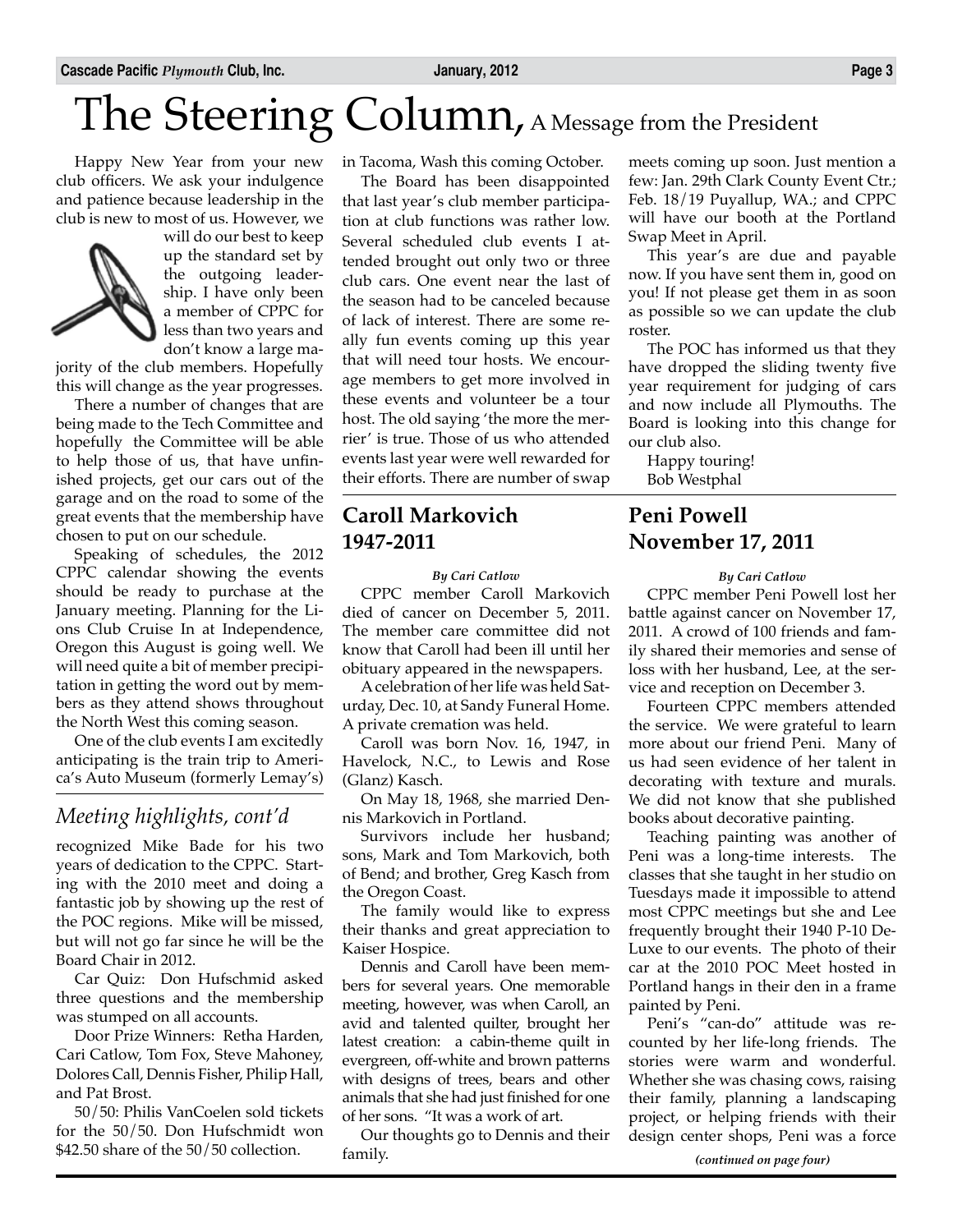# **Bob's no-nonsense instructions for bleeding brakes**

### *By Bob Westphal*

Over the last few months I have become more aware that a large number of people in the car hobby and in our club make a bid deal out of bleeding the brakes on their cars. Also most people will allow expensive fluid to run onto the suspension and backing plate, which not only makes a mess but it can damage that precious paint they recently applied. Eventually the fluid drips onto the floor/ground which is environmentally a no! no! My son-inlaw, who has been around cars for a long time, recently asked me to help him bleed his brakes. He was trying to use a hand operated vacuum pump for which he just paid \$36. Before we were

done with the first wheel he had hand cramps. Needless to say I taught him this easy process.

 You don't need to purchase expensive equipment such as a pressure bleeder or vacuum pump. Brake bleeding is really a very easy process that can be done all by yourself with minimal amount of very low cost tools. I have used this easy process for at least half a century most of time alone. Here is a list of tools you will need:

 A piece of clear plastic tubing 18 - 24 inches long that fits snugly onto the bleeder nipple (about 3/16 ID). Cost maybe \$2

A clear bottle that will hold at least

*SELDOM-SEEN Plymouth – Chrysler hired Virgil Exner away from Studebaker in 1949. Exner immediately began designing "idea cars" and having them built by Ghia of Italy. One of his early efforts was this sedan, called the XX-500, based on the platform of the 1950 Plymouth.* 



a pint of fluid. Mayonnaise jars work well - cost - zip

 Here's how it's done. The process is easier with two people but like I said can easily be done by one person.

 Pour about 1 1/2 to 2 inches of fluid in the bottle. Connect the tubing to the bleeder. Place the bottle of fluid on the floor/ground being careful so that it won't tip over and stick the other end of the tubing into the bottle so that it goes to the bottom of the bottle. Crack open the bleeder. Get in the car and start pumping the brake peddle. The idea is to pump the pedal until there are no bubbles in the tubing. You will have to get out and check to see if the bubbles are gone a few times. When the bubbles are gone tighten the bleeder. Pour some of the fluid back into the master cylinder and move onto the next wheel. Since all the fluid you drain from the system is caught in the bottle, there will be minimal mess if any to clean up and you haven't damaged the environment. I have never found any need to start bleeding on the wheel farthest from the master cylinder as you will remove all the air no matter what.

 There is no need to pump the pedal until it is hard to push. If all the air is gone, the pedal will be hard. The reason this works is that no air can back into the system because the end of the tube is in fluid thus not allowing air back into the system. Only fluid will be drawn back into the lines.

### **Peni Powell,** *continued*

with which to be reckoned.

Lee and Peni amassed a vast collection of antique pyrography, or Flemish Art, a wood burning/staining technique popular among hobbyists in the late 19th/early 20th centuries. An online search with Peni's name will result in other evidence of her talent.

Lee sends his thanks to everyone in the Club who shared in the celebration of Peni's life, contributed to the luncheon reception at their home, and offered moral support throughout the past several months.

Thank you, Lee, for sharing Peni with us.

### **Cascade Pacific Plymouth Club Technical Committee 2012**

*The committee meets the 1st Saturday of each month. Please call Dave Williams for meeting information.*

**Dave Williams 503-266-4287 ilikemopar@aol.com Canby, OR Charles Willis 503-668-0129 upandstuff@netzero.net Sandy, OR Tim Winchell (h) 503-792-4813 (c) 503-989-5765 Dennis Markovich 503-663-1831 No email Boring, OR Marlo Edman 503-287-3753 medman@teleport.com Portland, OR Pat Brost 503-761-2792 pbrost0212@yahoo.com Portland, OR Bob Dimick 360-885-1113 bjdimick@q.com Brush Prairie, WA Loren Bennett 503-201-5537 lorenb65@verizon.net Hillsboro, OR David Pollock . 250-743-4859 dnpollock@shaw.ca Shawnigan Lake, BC Tim McCarthy 503-620-8438 timmccart@aol.com Tigard, OR Philip Post 541-535-1860 harrigerj@charter.net Talent, OR Dennis Rice 503-393-7231 blue51plymouth@comcast.net Keizer, OR**

*If you have a question for the Technical Committee, please call one of the above. We will do all we can to help you with your car. NOTE: Keep this List handy for future use.*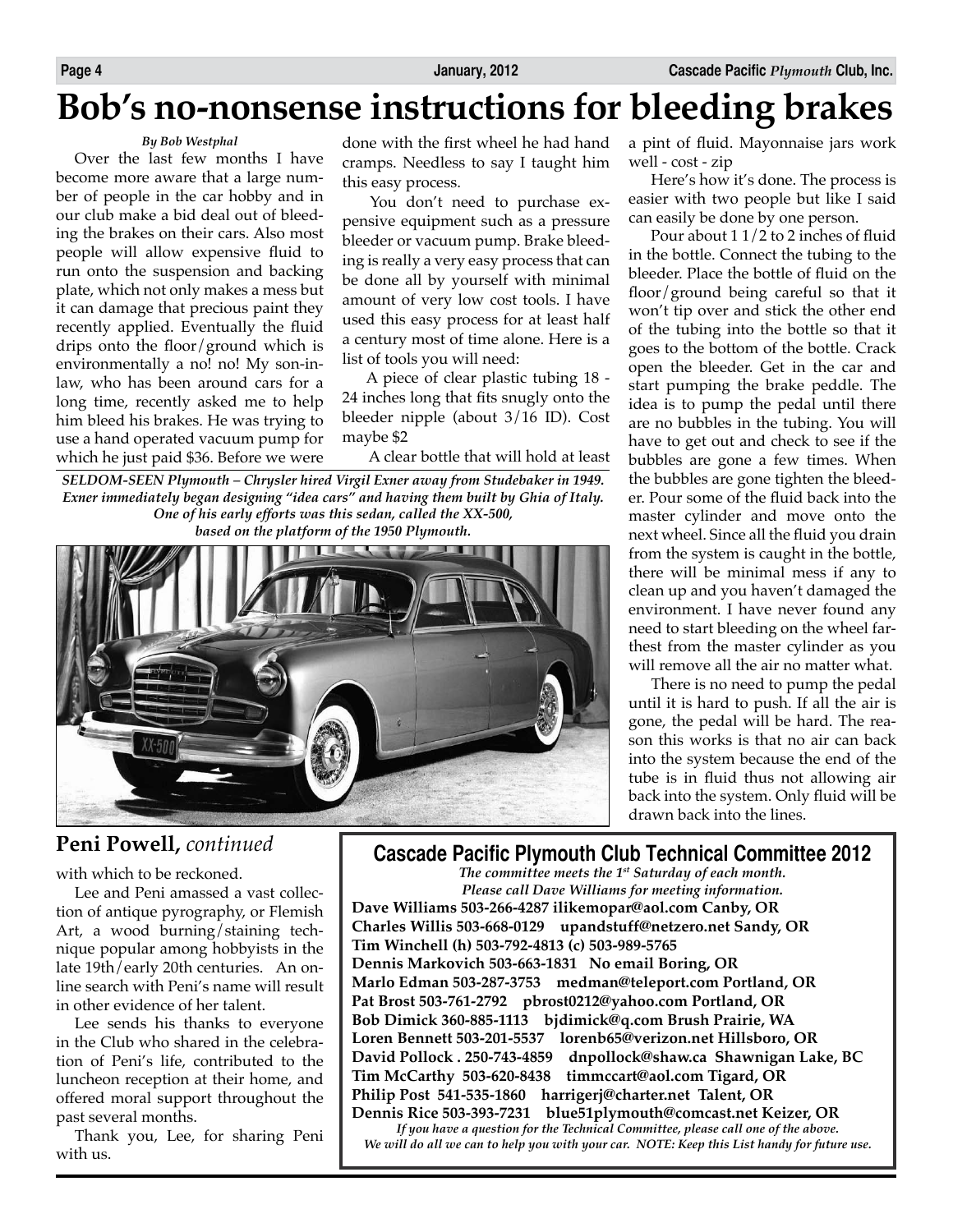# **County library offers resources for restoring cars**

### *By Jeff Miller*

The Multnomah County Library system has a couple of services available that are helpful for fans of old Plymouths.

The first is the interlibary loan system (ILL). It is amazing what is available. I just obtained an original copy of the service manual for my P14, and I get to use it for a month before I have to return it. It is in five Ilibraries worldwide. The copy I have came from the Allen County Public Library in Fort Wayne, IN.

I also received two other books that are less useful to me, but may be of interest to others in the club: Carol Shelby's Speed Secrets for the Chrysler 6 and 8 Cylinder Engines and Per*formance Tuning for the Restorer-Mopars of the 60's*.

The former was published by Direct Connection and is nearly 500 pages long. The latter is a shorter volume, originally published in 1962, that has some interesting history about performance engines of the 1950s and very early 1960s. I found and requested a copy of the 1936-1948 Plymouth Condensed Master Parts List, issued in September 1949, but only one library has it and they don't loan it out.

To use this service you need to set up an ILL account through the library website. Once that is done, use the Loan Request (WorldCat) link to start searching the world's libraries. I used the keyword search and added terms until I got a reasonable number of hits. For instance, "plymouth 1942 automobile" returned eight items including the shop manual.

Click on a title to read more about the resource. From that page you can request the item. You will be asked where you want to pick it up and how much you are willing to pay if there is a charge. I leave that blank and have not had to pay anything yet. I highly recommend you try this out. I've found some gems in the last year related to my interest in Mopars.

The second resource is a full-text searchable database of every single Oregonian published since 1861. The search results link to scanned images of the actual newspapers. This is a truly amazing database with applications far beyond



our interest in Plymouths. I searched for "Plymouth Fury" and got over 15,000 hits. The very first one is a full page ad from 1956 which touts the "amazing new Plymouth FU-RY-the car that broke the stock car speed and<br>acceleration records acceleration in its class at Daytona Beach earlier this year." The ad also claims that in a hundred miles of driving, a driver would save the energy necessary to shovel a ton of coal thanks to the fulltime power steering not available from the "other 2" automakers.

Shockingly, I got four hits for "SonoRamic Commando," the engine that "uses supersonic vibrations to create its own supercharged effect." I was a little disappointed when I searched for the car most dear to my heart, the Barracuda Gran Coupe, but it did turn up a nice ad from 1971 with a picture of the Plymouth/Chrysler lineup.



.<br>Alfred a sylvator is such that about the<br>Plane with tradition pro who with a

September 1989, State sprints, The Value



**Not long after the founding of Cascade Pacific Plymouth Club, Vicki Williams revealed in an early newsletter, the club found itself going in two directions at once.**

**Some members wanted to hang out and work on their cars. As time went by, they took to calling themselves "The Technical Committee."**

**Other members wanted to go out, drive around, visit places, and do things. The name "Non-Technical Committee" didn't seem really appealing, and eventually they started calling themselves Mayflowers, neatly combining Plymouth tradition with the notion of travel.**

The first Mayflower voyage of 2012 is to a Chocolate Fantasy Festival at the Historic Jenkins Estate. Story on page 1, contact Jeanette Dimick 360-885-1113, bjdimick@q. com.

#### **For the rest of 2012:**

**March 21** – ShedRain tour, an Oregon Umbrella factory, and lunch

**April 11 –** Estacada Murals, lunch at the Safari

**May 9 –** Rhododendron Gardens, lunch and tour Frank Springer gallery

**June –** TBA

**July and August –** for now, enjoy the summer

**September 12 –** Tualatin River Natl Wildlife Reserve and lunch

**October 10 –** Contemporary Craft Museum, Henry's Pub lunch

**November 7** – Hoover-Minthorn House in Newberg, lunch

**December TBA** – lunch at Albertina Kerrs

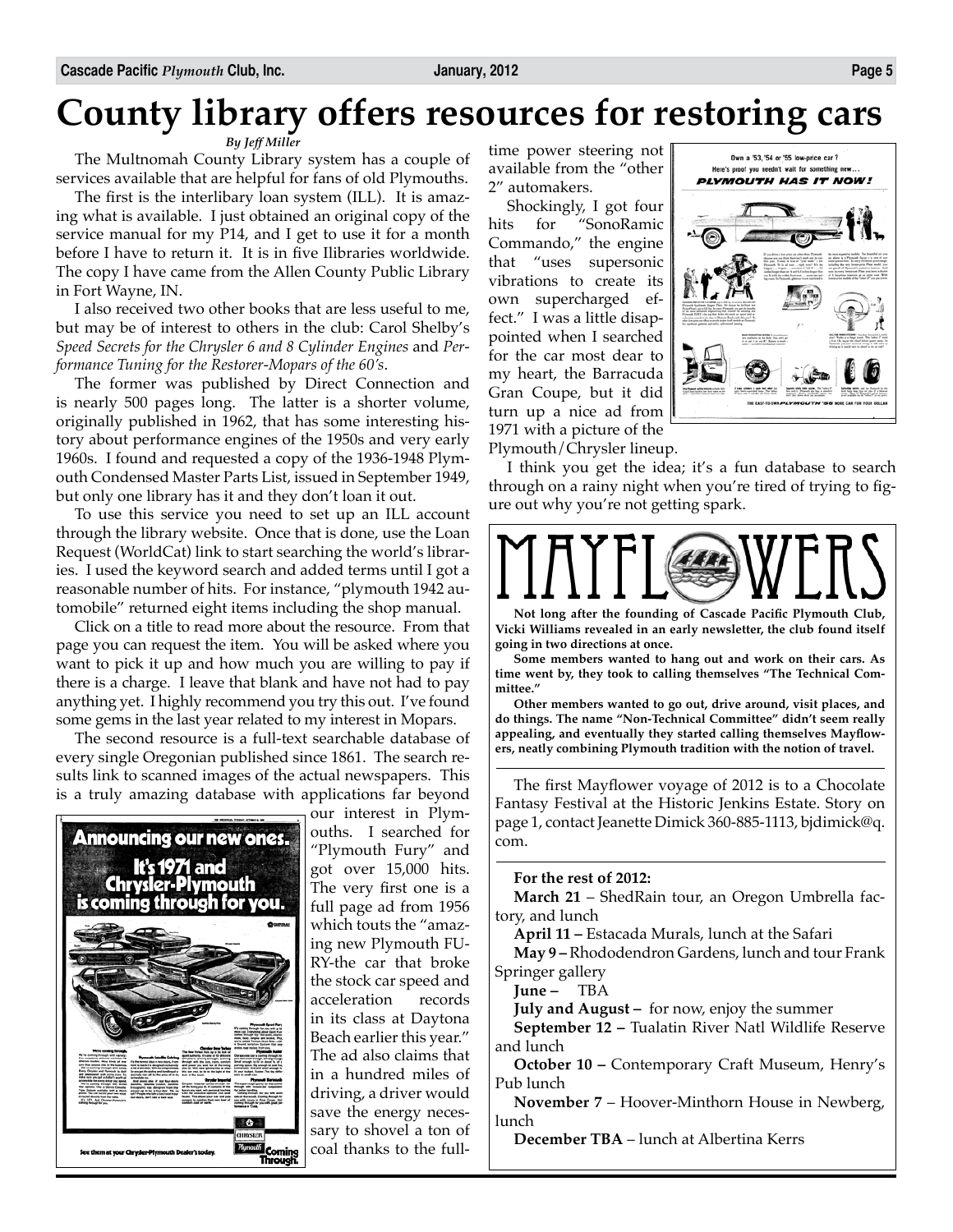



*Please keep Lorraine Griffey updated about club members who need cards, letters, or phone calls. That's lorrainegriffey@yahoo.com, or 503-666-2222.*

The snow is flying and the temperature is at freezing, guess Winter is here! It seems like a long time since seeing our Plymouth friends.

It was shocking to pick up the Gresham Outlook and read of Caroll Markovich's death on December 5. We hadn't seen Dennis and Caroll since last November when they sold their Plymouth. Dennis said that Caroll was diagnosed with cancer in May of last year. Our sympathies go to our friend Dennis.

Good news - Bob and Yvonne Westphal are both on the mend with Bob on a scooter for a few more weeks and Yvonne on stationary bike for therapy.

Pat Brost is feeling pretty good these days, next month will get doctor's update. Patty Brost will be starting chemo about the time of our next meeting so we want to wish them both well.

Again, keep Lorraine Griffey, 503-666-22222, or Philis VanCoelen, 503-577- 5659, informed of anyone who needs our support.

# NUTS & BOLTS: **Board meeting highlights**

*Excerpted from minutes taken by Joanne Dixon*

CPPC's Board of Directors met January 10, 2012 at approximately 5:35 p.m. Present at the meeting were: Mike Bade; Donna Bade & Joanne Dixon; Bob Westphal, and Jerry Dixon. Gary Rusher and Robin Will also attended. Joanne Dixon recorded the minutes.

The meeting was called to order by Mike Bade and passed to Bob Westphal.

The minutes from the November, 2011 Board meeting were signed.

Treasurer's Report: Dolores Call reported by mail that \$9,804.84 was in the treasury as of October 31, 2011.

• Guest Speaker: Article, page 1.

• Upcoming Activities: See calendar, page 7. An overnight tour is being discussed for June 21-23 to the Cool Desert Nights in Richland Washington.

• Mayflower Event: Members went to the Oregon Historical Society November 2, 2011. The Mayflowers meet Friday January 13, to plan 2012 activities.

• Tech Committee: Bob Westphal is working on updating the tech committee member list. Also, the vendor book is in need of updating which is a

responsibility of the tech committee.

• Old Business: Independence Cruise-In, August 18, 2012. Gary has a preliminary budget outline, sample agreement between CPPC and the Lions Club, and the division of responsibilities. The event is set for Saturday August 18, 2012 Mike, Gary, Bob, and Robin will be meeting in Independence with the Lions Club on Wednesday January 11, 2012 to continue discussions.

• Swap Meet: The dates are April 12-15 this year, and CPPC has reserved four 10x10 spaces. Story, page 1.

• Other Business: Last year the POC decided that all Plymouths built under the marquee are now included regardless of model type or year. All judging rules have been revised and were in force for the first time at Pacific Grove. The sliding 25 year limitation on membership has been removed. Now CPPC needs to adjust accordingly. The board will review and report to the membership on what we need to do to comply.

• Website: Robin Will reported that we get 200 hits a month on the website, but he can't correlate that with gains in membership. The Board will review

| <i>Fr</i> ei (vo <i>r</i> ebe b |    |
|---------------------------------|----|
| BIRTHDAYS                       |    |
| Joan Swartz                     | З  |
| Karen Bennett                   | 5  |
| Jerry Klinger                   | 7  |
| Glenn Herz                      | 13 |
| <b>Bill Call</b>                | 17 |
|                                 |    |

JANUARY

# FEBRUARY BIRTHDAYS

| Dave Benfield          | 1  |
|------------------------|----|
| Ken VanCoelen          | 7  |
| Pam Reasoner           | 7  |
| Tanya Becker           | 8  |
| Dave Williams          | 12 |
| Patty Brost            | 12 |
| Gary Rusher            | 17 |
| <b>Russ Ashley</b>     | 16 |
| <b>Arlene Neumayer</b> | 18 |
| Mel Nilsen             | 18 |
| Josue Galan            | 18 |
| John Crocker           | 20 |
| Denise Sieg            | 21 |
| George Wessitsh        | 22 |
| <b>Bruce Kerslake</b>  | 27 |

the website for effectiveness next year.

• Calendars: The 2012 calendar will be for sale at January's membership meeting: \$2 for black & white, \$7 for color.

• Membership: Robin will coordinate a revival of our membership committee. A signup sheet will be passed at the January membership meeting. There was general discussion of the current booth, and events where CPPC should be present in 2010 to solicit for members and advertise the Independence Cruise-In.

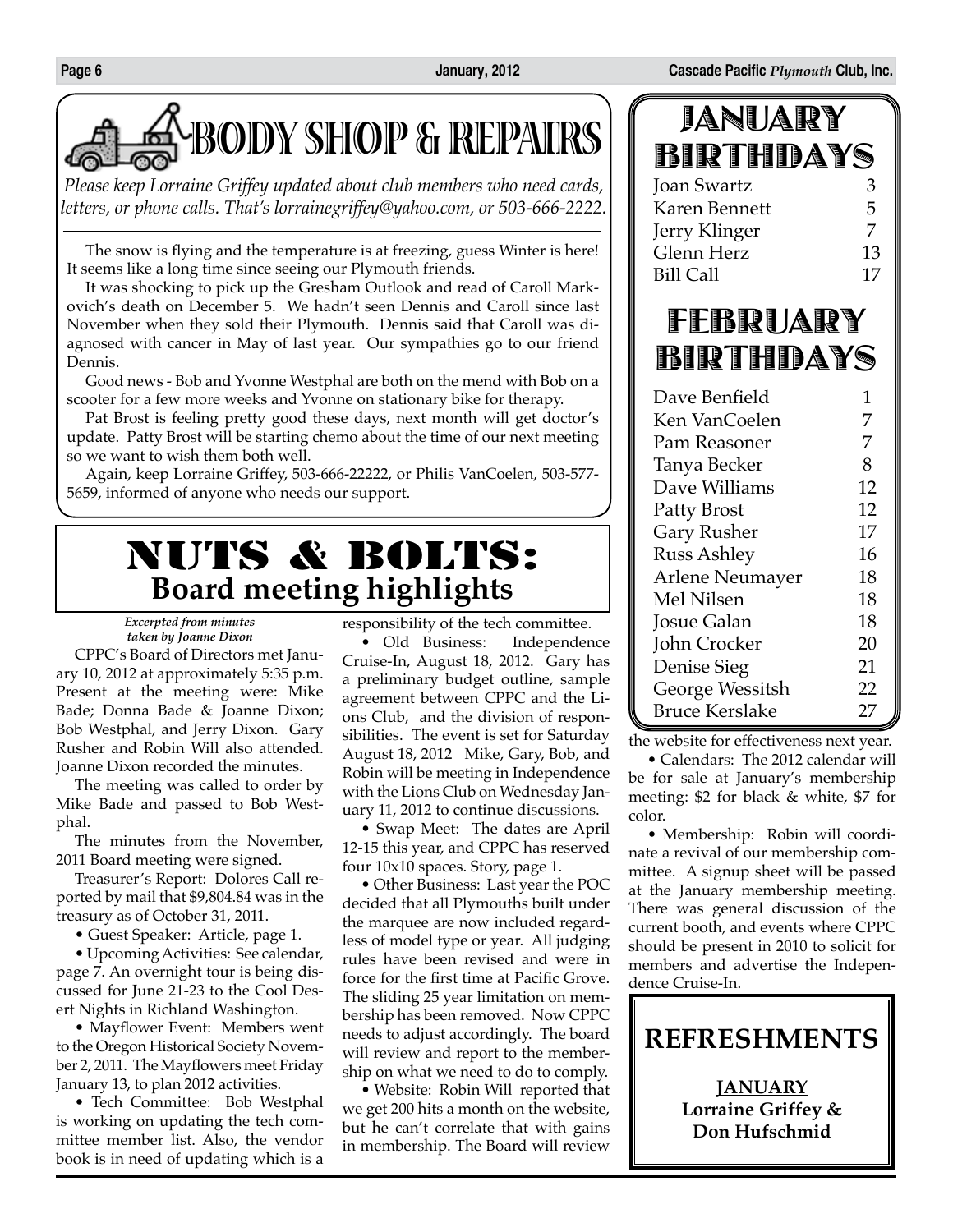# **Board announces Activities Calendar for 2012**

Here's the list of activities CPPC's Board of Directors has planned for 2012.

An <u>underline</u> means that the event will be an official club function. Volunteers are needed to host these events. Hosting generally means circulating a sign-up sheet, driving the route in advance to locate attractive stopping places, choosing a gathering place, and showing up with donuts and coffee (the club reimburses) on the morning of the tour.

The host might have other responsibilities, depending on the nature of the tour. It's not difficult, other club members will help you, and it makes you feel good to see the members and their cars on the road as a club.

### **January**

- **January 14, 2012 (Saturday)** Albany Swap Meet
- **January 22, 2012 (Sunday)** Canby Swap Meet

### **February**

**February 11-12 (Saturday & Sunday)** – Salem Roadster Show

### **March**

**March 10 (Saturday)** – Garage tour to Ardie Overby's (morning) and Ken Austin's (afternoon).

- **March 16-18 (Friday through Sunday)** – Portland Roadster Show
- **March 17 (Saturday)** Puyallup Swap Meet
- **March 31 (Saturday)** NW Model Car Fest, Scale Model Builders Assn, Holiday Inn, Portland Airport, 9AM-4PM

### **April**

- **April 13-14 (Friday through Sunday)** Portland Swap Meet
- **April 29 (Sunday)** Oregon City Cruise to Mt. Pleasant School

### **May**

**May 12 (Saturday)** – Portland Transmission Cruise-In (morning); Papa's Toys, Cornelius, OR (afternoon)

### **June**

- **June 9 (Saturday)** Sherwood Cruise-In
- **June 16 (Saturday)** Fletcher Anderson's Party
- **June 24 (Saturday)** Orphan Car Show, Clackamette Park
- **June 24 (Saturday)** McMinnville Fly-In and Cruise-In, McMinnville airport

### **July**

- **July 14 (Saturday)** Roberson's All-Mopar Show, Salem
- **July 15 (Sunday)** Concours d'Elegance, Forest Grove
- **July 22 (Sunday)** Walk in the Park, Carlton
- **July 28 (Saturday)** Brooks Steam-Up

### **August**

- **August 4 (Saturday)** Homer Davenport Days, Flywheels Cruise-In, Silverton
- **August 5 (Sunday)** Columbia River Concours, Vancouver, WA
- **August 18 (Saturday)** *CPPC & the Independence Lions Club, Cruise-In, Riverside Park, Independence, OR*
- **August 26 (Sunday)** Stop & Smell the Roadsters, The Oregon Garden, Silverton

### **September**

- **September 1 (Saturday)** Columbia Gorge Interpretive Center Show & Shine, Stevenson, WA
- **September 15 (Saturday)** MOPAR Summit, Newberg, OR
- **September 22 (Saturday)** Macleay Cruise-In, Macleay, OR
- **September 26 (Wednesday)** Beaches PIR Cruise-In, Wednesday, Sept. 26

### **October**

- **October 20 (Saturday)** Take the train to LeMay. If enough members sign up, we can have our own private train car on an all-day visit to the new LeMay Museum in Tacoma. It's an easy walk – a bit more than 1/2-mile – from Tacoma's AMTRAK station to the new LeMay Museum, which will open in June, 2012.
- **October 28 (Sunday)** Roy Asbahr garage tour

### **November**

**November 27 (Tuesday)** – CPPC Thanksgiving Potluck & Annual Meeting.

# **MORE STUFF FOR SALE**

- **1947 Plymouth coupe,** 46,275 original miles, completely rust-free, original motor and it runs great, 5 new Goodyear tires, gas tank cleaned and sealed with all lines cleaned, carb rebuilt, brakes rebuilt, nothing changed from original, from Eastern Oregon all its life. \$10,500. Jerry Klinger, 503-665-8330
- **WANTED:** body parts for **1970 Barracuda convertible.**  Will consider any of the stuff that's unique to the convertibles. Chuck Willis, 503-668-0129.

**1967 Plymouth Satellite.** Removing engine and trans, want to sell the body. Body is solid. Good truck and floors.

There are several small rust spots that need repair. All original sheet metal. The interior is original and excellent. Good solid project car for a quick resto. Contact Gary 503-522-6571.



### **Advertising for CPPC members:**

Advertising is free to current Cascade Pacific Plymouth Club members. Photos are welcome; we edit words and pics to fit.

#### **Vendors and non-members:**

Business-card ad, 3.5" x 2", \$25.00 for 11 issues. Liner ads with pics, \$10.00 per newsletter. Advertisements should be Plymouth-related services. We edit to fit, and may refuse ads at our discretion.